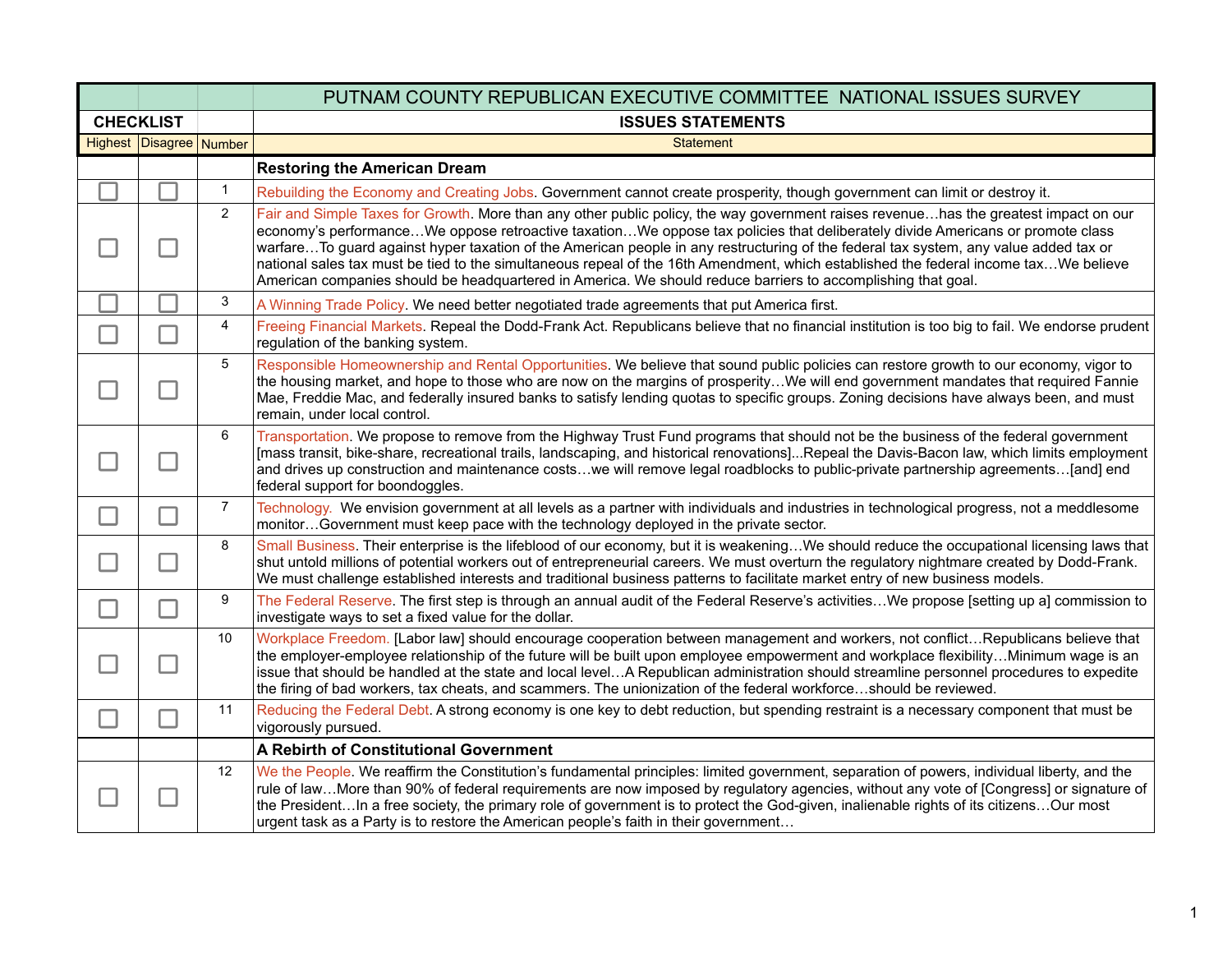|                  |                         |    | PUTNAM COUNTY REPUBLICAN EXECUTIVE COMMITTEE NATIONAL ISSUES SURVEY                                                                                                                                                                                                                                                                                                                                                                                                                                                                                                                                                                                                                                                                                                                        |
|------------------|-------------------------|----|--------------------------------------------------------------------------------------------------------------------------------------------------------------------------------------------------------------------------------------------------------------------------------------------------------------------------------------------------------------------------------------------------------------------------------------------------------------------------------------------------------------------------------------------------------------------------------------------------------------------------------------------------------------------------------------------------------------------------------------------------------------------------------------------|
| <b>CHECKLIST</b> |                         |    | <b>ISSUES STATEMENTS</b>                                                                                                                                                                                                                                                                                                                                                                                                                                                                                                                                                                                                                                                                                                                                                                   |
|                  | Highest Disagree Number |    | <b>Statement</b>                                                                                                                                                                                                                                                                                                                                                                                                                                                                                                                                                                                                                                                                                                                                                                           |
|                  |                         | 13 | Judiciary. Wesupport the appointment of justices and judges who respect the constitutional limits on their power and respect the authority<br>of the states to decidefundamental social questions.                                                                                                                                                                                                                                                                                                                                                                                                                                                                                                                                                                                         |
|                  |                         | 14 | Bill of Rights. Our First Amendment rights are not given to us by the government but are rights we inherently possess. The government<br>cannot use subsequent amendments to limit First Amendment Rights                                                                                                                                                                                                                                                                                                                                                                                                                                                                                                                                                                                  |
|                  |                         | 15 | We uphold the right of individuals to keep and bear arms, a natural inalienable right that predates the Constitution and is secured by the<br>Second Amendment                                                                                                                                                                                                                                                                                                                                                                                                                                                                                                                                                                                                                             |
|                  |                         | 16 | We call for strict limitations on the use of aerial surveillance on U.S. SoilWe oppose any attempts by government to require surveillance<br>devices in our daily lives[or] warrantless seizure of personal financial information                                                                                                                                                                                                                                                                                                                                                                                                                                                                                                                                                          |
|                  |                         | 17 | We assert the sanctity of human life and affirm that the unborn child has a fundamental right to life which cannot be infringed                                                                                                                                                                                                                                                                                                                                                                                                                                                                                                                                                                                                                                                            |
|                  |                         | 18 | We [support] the Private Property Rights Protection Act[and] reforms to protect law-abiding citizens against abusive asset forfeiture<br>tactics                                                                                                                                                                                                                                                                                                                                                                                                                                                                                                                                                                                                                                           |
|                  | <b>False</b>            | 19 | We welcome to our ranks all citizens who are determined to reclaim the rights of the people that have been ignored or usurped by the<br>federal and intrusive state governmentsEvery violation of state sovereignty by federal officials isan assault on the liberties of individual<br>AmericansWe call [to] eliminate this system of conditioned grants so that state and local taxpayers can decide for themselves what is best<br>for their own communities.                                                                                                                                                                                                                                                                                                                           |
|                  |                         | 20 | Honest Elections. We oppose the National Popular Vote Interstate Compact and any other scheme to abolish or distort the procedures of<br>the Electoral CollegeWe support legislation to require proof of citizenship when registering to vote and secure photo ID when votingWe<br>urge that electronic voting systems have a voter-verified paper audit trailWe [want] to ensure that citizenship, rather than mere residency,<br>be made the basis for the apportionment of representatives among the states.                                                                                                                                                                                                                                                                            |
|                  |                         |    | America's Natural Resources: Agriculture, Energy, and the Environment                                                                                                                                                                                                                                                                                                                                                                                                                                                                                                                                                                                                                                                                                                                      |
|                  |                         | 21 | Abundant Harvests. We remain committed to expanding trade opportunities and opening new markets for agricultureWe will not tolerate<br>the use of bogus science and scare tactics to bar our products from foreign markets, nor will we allow insufficient health and safety<br>standards for products imported for our consumptionWe must ensure that domestic policies do not compromise our global<br>competitiveness through overregulation and undue interference in the marketplaceWe remain committed to conservation policies based<br>on the preservation, not the restriction, of working landsWe believe in promoting active, sustainable management of our forests and that<br>states can best manage our forests to improve forest health and keep communities safe.          |
|                  |                         | 22 | A New Era in Energy. The more we know what we will have in the future, the better we can decide how to use it. That is why we support the<br>opening of public lands and the outer continental shelf to exploration and responsible productionBecause we believe states can best<br>promote economic growth while protecting the environment, Congress should give authority to state regulators to manage energy resources<br>on federally controlled public lands within their respective bordersGovernment should not play favorites among energy producersWe<br>oppose any carbon taxEnergy is both an economic and national security issue. We support [an] increase in domestic energy<br>productionto counter market manipulation by OPEC and other nationally owned oil companies. |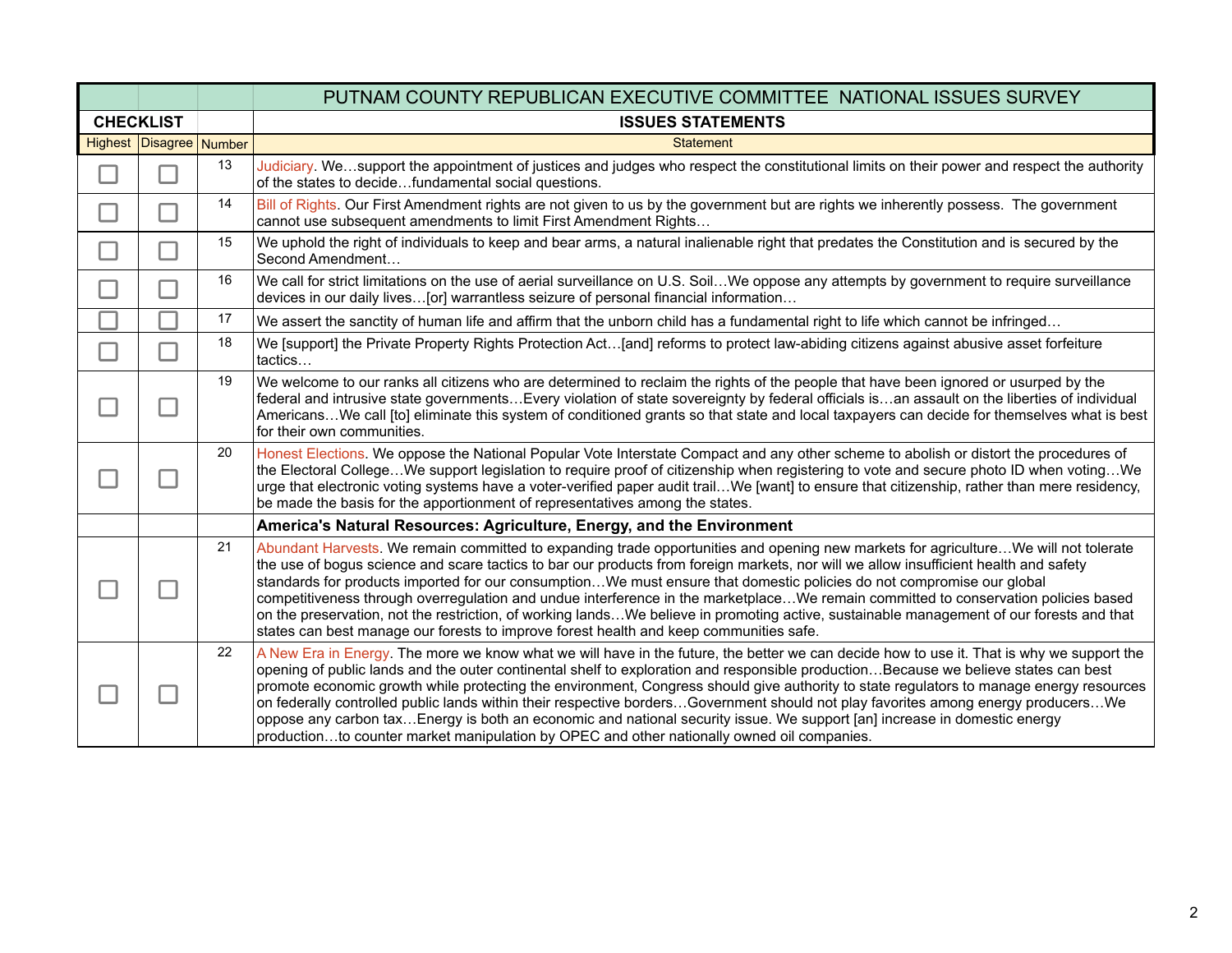|                  | PUTNAM COUNTY REPUBLICAN EXECUTIVE COMMITTEE NATIONAL ISSUES SURVEY |    |                                                                                                                                                                                                                                                                                                                                                                                                                                                                                                                                                                                                                                                                                                                                                                                                                                                                                                                                                               |  |  |
|------------------|---------------------------------------------------------------------|----|---------------------------------------------------------------------------------------------------------------------------------------------------------------------------------------------------------------------------------------------------------------------------------------------------------------------------------------------------------------------------------------------------------------------------------------------------------------------------------------------------------------------------------------------------------------------------------------------------------------------------------------------------------------------------------------------------------------------------------------------------------------------------------------------------------------------------------------------------------------------------------------------------------------------------------------------------------------|--|--|
| <b>CHECKLIST</b> |                                                                     |    | <b>ISSUES STATEMENTS</b>                                                                                                                                                                                                                                                                                                                                                                                                                                                                                                                                                                                                                                                                                                                                                                                                                                                                                                                                      |  |  |
|                  | Highest Disagree Number                                             |    | <b>Statement</b>                                                                                                                                                                                                                                                                                                                                                                                                                                                                                                                                                                                                                                                                                                                                                                                                                                                                                                                                              |  |  |
|                  |                                                                     | 23 | Environmental Progress. Conservation is inherent in conservatismWe assert that private ownership has been the best guarantee of<br>conscientious stewardship, while some of the worst instances of degradation have occurred under government control. Poverty, not wealth,<br>is the gravest threat to the environment, while steady economic growth brings the technological advances which make environmental<br>progress possibleWe propose to shift responsibility for environmental regulation from the federal bureaucracy to the statesWe will<br>enforce the original intent of the Clean Water Act [and] Clean Air Act[We] shall immediately pass universal legislation providing for a<br>timely and orderly mechanism requiring the federal government to convey certain federally controlled public lands to the statesInformation<br>concerning a changing climatemust be based on dispassionate analysis of hard data.                         |  |  |
|                  |                                                                     |    | <b>Government Reform</b>                                                                                                                                                                                                                                                                                                                                                                                                                                                                                                                                                                                                                                                                                                                                                                                                                                                                                                                                      |  |  |
|                  |                                                                     | 24 | Making Government Work for the People. Much of what the federal government does can be improved, much should be replaced, and much<br>needs to be done away with or returned to the states.                                                                                                                                                                                                                                                                                                                                                                                                                                                                                                                                                                                                                                                                                                                                                                   |  |  |
|                  |                                                                     | 25 | Balancing the Budget. The Republican path to fiscal sanity and economic expansion begins with a constitutional requirement for a federal<br>balanced budgetRepublican budgets will prioritize thrift over extravagance and put taxpayers first.                                                                                                                                                                                                                                                                                                                                                                                                                                                                                                                                                                                                                                                                                                               |  |  |
|                  |                                                                     | 26 | Preserving Medicare and Medicaid. We propose these reforms: impose no changes for persons 55 or older. Give others the option of<br>traditional Medicare or transition to a premium-support model. Guarantee to every enrollee an income-adjusted contribution toward a plan of<br>their choice, with catastrophic protectionset a more realistic age for eligibility in light of today's longer life spanWe will give [governors] a<br>free hand to [modernize Medicaid] by block-granting the program without strings.                                                                                                                                                                                                                                                                                                                                                                                                                                      |  |  |
|                  |                                                                     | 27 | Saving Social Security. Of the many reforms being proposed, all options should be considered to preserve Social Security. As Republicans,<br>we oppose tax increases and believe in the power of markets to create wealth and to help secure the future of our Social Security system.                                                                                                                                                                                                                                                                                                                                                                                                                                                                                                                                                                                                                                                                        |  |  |
|                  | $\blacksquare$                                                      | 28 | Protecting Internet Freedom. The survival of the internet as we know it is at riskWe will consistently support internet policies that allow<br>people and private enterprise to thrive, without providing new and expanded government powers to tax and regulateThe internet's free<br>market needs to be free and open to all ideas and competition without the government or service providers picking winners and losers.                                                                                                                                                                                                                                                                                                                                                                                                                                                                                                                                  |  |  |
|                  |                                                                     | 29 | Immigration and the Rule of Law. Our immigration system must protect American working families and their wages, for citizens and legal<br>immigrants alike, in a way that will improve the economyWe have watched, in anger and disgust, the mocking of our immigration laws by<br>a president who made himself superior to the will of the nation. We stand with the victims of his policies, especially the families of murdered<br>innocents. Illegal immigration endangers everyone, exploits the taxpayers, and insults all who aspire to enter America legally. We oppose<br>any form of amnesty for those who, by breaking the law, have disadvantaged those who have obeyed the lawThat is why we support<br>building a wall along our southern border and protecting all ports of entryAsylum should be limited to cases of political, ethnic or religious<br>persecution Refugees who cannot be carefully vetted cannot be admitted to the country. |  |  |
|                  |                                                                     | 30 | Reforming the Treaty System. We intend to restore the treaty system specified by the Constitution: the president negotiates agreements,<br>submits them to the Senate, with ratification requiring two-thirds of the senators present and voting.                                                                                                                                                                                                                                                                                                                                                                                                                                                                                                                                                                                                                                                                                                             |  |  |
|                  |                                                                     | 31 | Internal Revenue Service. Many good civil servants work at the IRS, but the agency itself is toxic. We support repeal of the Johnson<br>Amendment, which restricts First Amendment freedoms of all nonprofit organizations by prohibiting political speech. We also support making<br>the federal tax code so simple and easy to understand that the IRS becomes obsolete and can be abolished.                                                                                                                                                                                                                                                                                                                                                                                                                                                                                                                                                               |  |  |
|                  |                                                                     | 32 | Audit the Pentagon. Every taxpayer must be prepared to pass an audit, and we urge Congress to demand the same level of accountability<br>from the Pentagon and the Dept of Defense.                                                                                                                                                                                                                                                                                                                                                                                                                                                                                                                                                                                                                                                                                                                                                                           |  |  |
|                  |                                                                     | 33 | Improve the Federal Workforce. Noneshould ever be compelled to join a union or pay dues to itThe inability of federal managers to<br>discipline and, if necessary dismiss problem staff members is an affront to every conscientious worker, as is the misuse of funds for lavish<br>conferences and routine bonusesWe call for renewed efforts to reduce, rather than expand, government responsibilities, and we urge<br>particular attention to the bloated public relations budgets of the departments and agencies.                                                                                                                                                                                                                                                                                                                                                                                                                                      |  |  |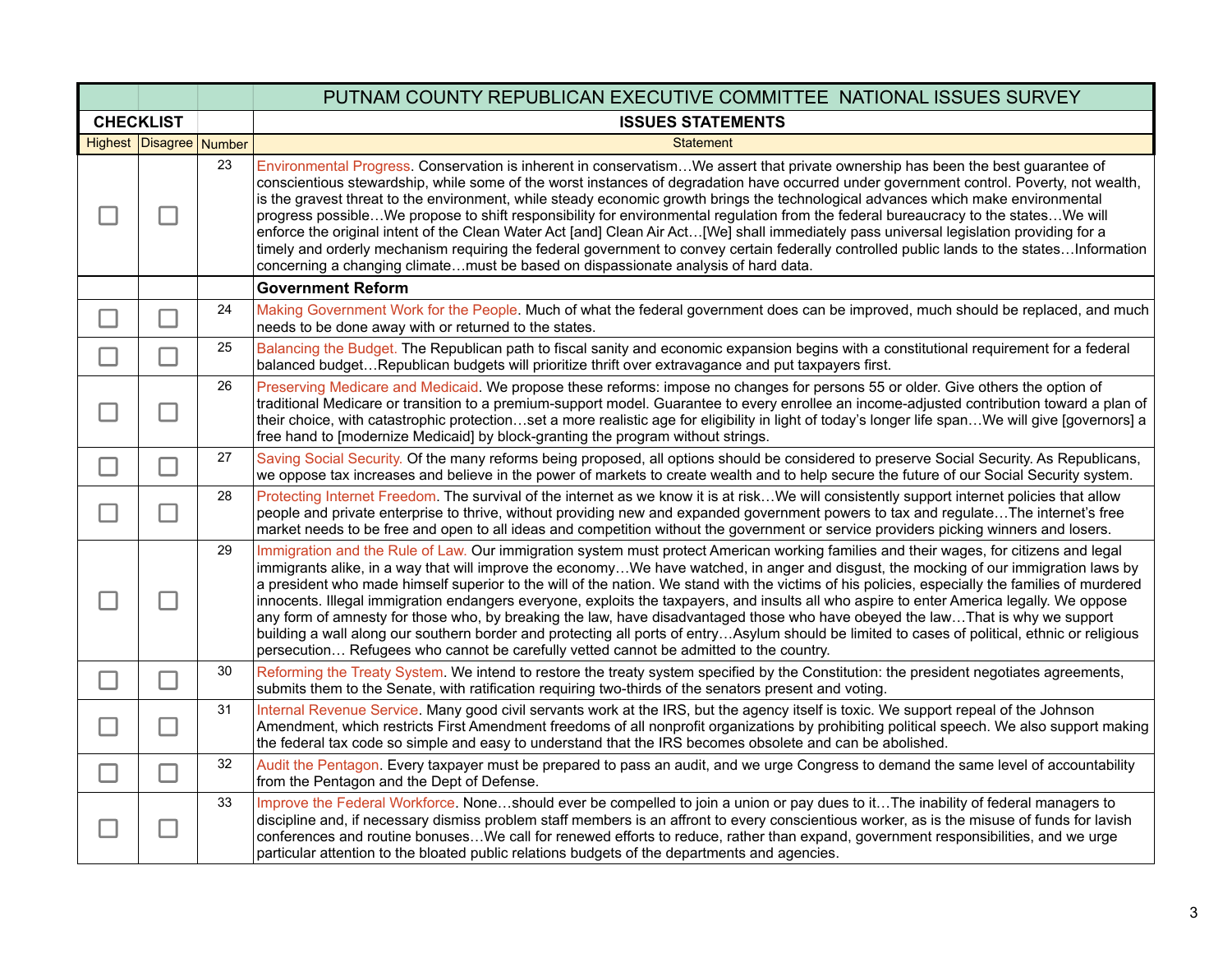|                  |                          |        | PUTNAM COUNTY REPUBLICAN EXECUTIVE COMMITTEE NATIONAL ISSUES SURVEY                                                                                                                                                                                                                                                                                                                                                                                                                                                                                                                                                                                                                                                                                                                                                 |
|------------------|--------------------------|--------|---------------------------------------------------------------------------------------------------------------------------------------------------------------------------------------------------------------------------------------------------------------------------------------------------------------------------------------------------------------------------------------------------------------------------------------------------------------------------------------------------------------------------------------------------------------------------------------------------------------------------------------------------------------------------------------------------------------------------------------------------------------------------------------------------------------------|
| <b>CHECKLIST</b> |                          |        | <b>ISSUES STATEMENTS</b>                                                                                                                                                                                                                                                                                                                                                                                                                                                                                                                                                                                                                                                                                                                                                                                            |
|                  | Highest Disagree         | Number | <b>Statement</b>                                                                                                                                                                                                                                                                                                                                                                                                                                                                                                                                                                                                                                                                                                                                                                                                    |
|                  | П                        | 34     | Advancing Term Limits. Our national platform has repeatedly endorsed term limits for members of CongressTo advance a constitutional<br>amendment for consideration by the states, we must expand the current Republican majorities in both chambers.                                                                                                                                                                                                                                                                                                                                                                                                                                                                                                                                                                |
|                  | $\overline{\phantom{a}}$ | 35     | Regulation: The Quiet Tyranny. Over-regulation is the quiet tyranny of the "Nanny State"We are determined to make regulations minimally<br>intrusive, confined to their legal mandate, and respectful toward the creation of new and small businesses. We will revisit existing laws that<br>delegate too much authority to regulatory agencies and review all current regulations for possible reform or repeal.                                                                                                                                                                                                                                                                                                                                                                                                   |
|                  | J.                       | 36     | Crony Capitalism and Corporate Welfare. When government uses taxpayer funding and resources to give special advantages to private<br>companies, it distorts the free market and erodes public trust in our political systemWe applaud the Republican[s] who have taken the<br>lead in fighting crony capitalism.                                                                                                                                                                                                                                                                                                                                                                                                                                                                                                    |
|                  |                          |        | Great American Families, Education, Healthcare, and Criminal Justice                                                                                                                                                                                                                                                                                                                                                                                                                                                                                                                                                                                                                                                                                                                                                |
|                  | T,                       | 37     | Marriage, Family, and Society. We have learned over the last five decades, the loss of faith and family life leads to greater dependence<br>upon government. That is why Republicans formulate public policywith attention to the needs and strengths of the family.                                                                                                                                                                                                                                                                                                                                                                                                                                                                                                                                                |
|                  |                          | 38     | A Culture of Hope. We have been fighting the War on Poverty for 50 years and poverty is winning. Republicans propose to evaluate a<br>poverty program by whether it actually reduces poverty and increases the personal independence of its participants.                                                                                                                                                                                                                                                                                                                                                                                                                                                                                                                                                           |
| - 1              | П                        | 39     | Education: A Chance for Every Child. Education is much more than schoolingIt is the handing over of a cultural identityThe federal<br>government should not be a partner in that effort, as the Constitution gives it no role in education                                                                                                                                                                                                                                                                                                                                                                                                                                                                                                                                                                          |
|                  | $\Box$                   | 40     | Title IX. We emphatically support the original, authentic meaning of Title IXTo impose a social and cultural revolution upon the American<br>people by wrongly redefining sex discrimination to include sexual orientationhas nothing to do with individual rights; it has everything to do<br>with power.                                                                                                                                                                                                                                                                                                                                                                                                                                                                                                          |
|                  | $\mathcal{L}$            | 41     | Improving Higher Education. A student's First Amendment rights do not end at the schoolhouse gates. Colleges, universities, and trade<br>schools must not infringe on their freedom of speech and association in the name of political correctnessThe federal government should<br>not be in the business of originating student loansprivate sector participation in student financing should be restored. Any regulation that<br>increases college costs must be challenged Accreditation should be decoupled from federal financing, and states should be empowered to<br>allow a wide array of accrediting and credentialing bodies to operate.                                                                                                                                                                 |
|                  |                          | 42     | Restoring Patient Control and Preserving Quality in Healthcare. Any honest agenda for improving healthcare must start with repeal<br>ofObamacareIn its place we must combine what worked best in the past with changes needed for the futureTo simplify the system for<br>both patients and providers, we will reduce mandatesWe will return to the states their historic role of regulating local insurance<br>marketsand call on state officials to reconsider their costly medical mandatesWe propose to block grant Medicaid and other<br>paymentsWe will promote price transparencyWe will empower individuals and small businesses to form purchasing pools in order to<br>expand coverage to the uninsuredWe look to the growth of Health Savings AccountsWe will make homecare a priority in public policy. |
|                  |                          | 43     | Protecting Individual Conscience in Healthcare. We respect the rights of conscience of healthcare professionalsWe support the ability of<br>all organizations to provide healthcare coverage consistent with their religious, moral, or ethical convictions We support the right of parents<br>to determine the proper medical treatment and therapy for their minor childrenAmerican taxpayers should not be forced to fund abortion.                                                                                                                                                                                                                                                                                                                                                                              |
|                  |                          | 44     | Tort Reform. We support state and federal legislation to cap non-economic damages in medical malpractice lawsuits.                                                                                                                                                                                                                                                                                                                                                                                                                                                                                                                                                                                                                                                                                                  |
|                  | $\Box$                   | 45     | Advancing Research and Development in Healthcare. We call for expanded support for the stem cell research that now offers the greatest<br>hope for many afflictionswithout the destruction of embryonic human life. We urge a ban on human cloningor experimentation on human<br>embryos for research.                                                                                                                                                                                                                                                                                                                                                                                                                                                                                                              |
|                  |                          | 46     | Reforming the FDA. We pledge to restore the FDA to its position as the premier scientific health agency, focused on both promoting and<br>protecting the public health in equal measure.                                                                                                                                                                                                                                                                                                                                                                                                                                                                                                                                                                                                                            |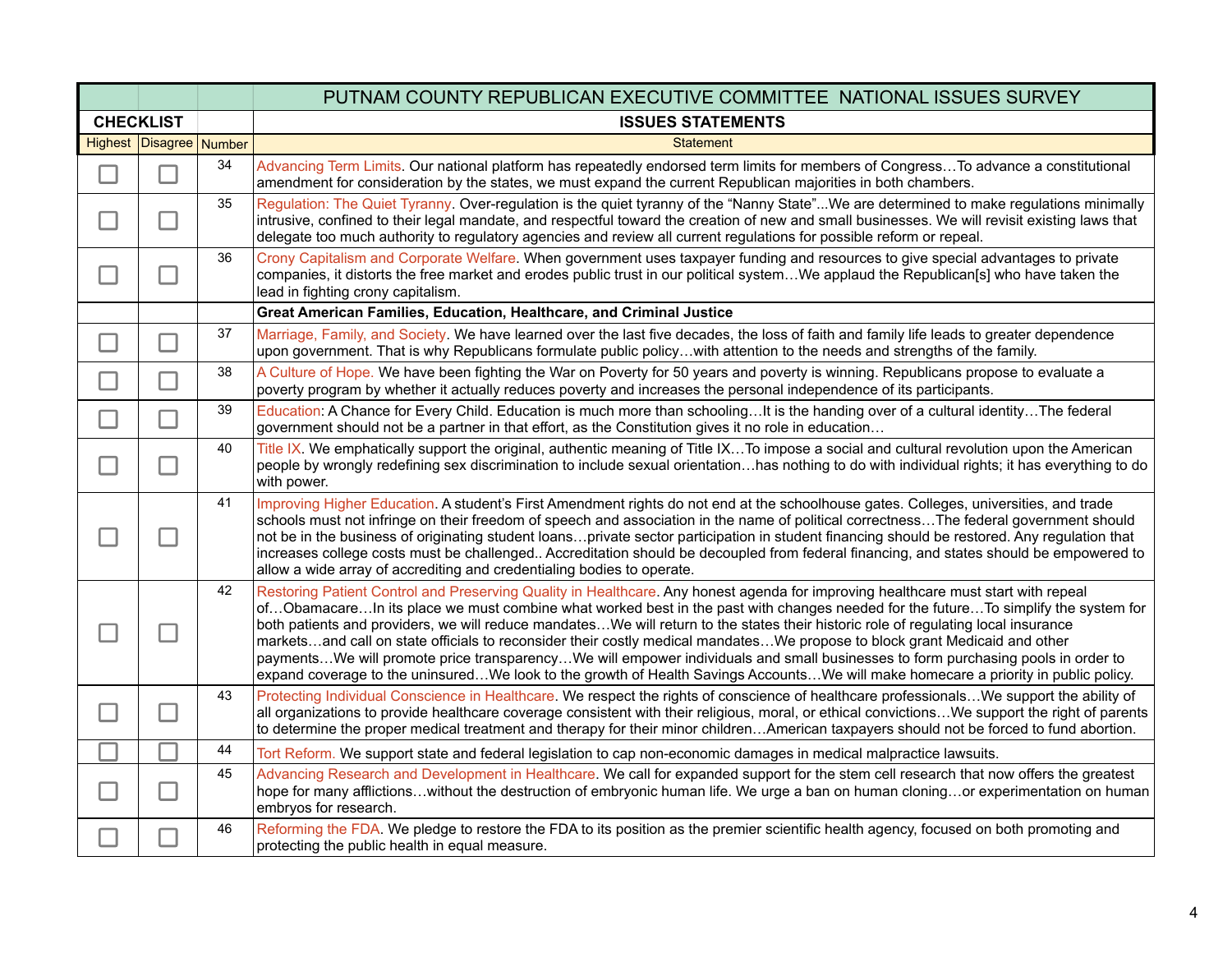|                  |                         |    | PUTNAM COUNTY REPUBLICAN EXECUTIVE COMMITTEE NATIONAL ISSUES SURVEY                                                                                                                                                                                                                                                                                                                                                                                                                                                                                                                                                                                                                                                                                                                                                                                                                                                                                                                                                                                                          |
|------------------|-------------------------|----|------------------------------------------------------------------------------------------------------------------------------------------------------------------------------------------------------------------------------------------------------------------------------------------------------------------------------------------------------------------------------------------------------------------------------------------------------------------------------------------------------------------------------------------------------------------------------------------------------------------------------------------------------------------------------------------------------------------------------------------------------------------------------------------------------------------------------------------------------------------------------------------------------------------------------------------------------------------------------------------------------------------------------------------------------------------------------|
| <b>CHECKLIST</b> |                         |    | <b>ISSUES STATEMENTS</b>                                                                                                                                                                                                                                                                                                                                                                                                                                                                                                                                                                                                                                                                                                                                                                                                                                                                                                                                                                                                                                                     |
|                  | Highest Disagree Number |    | <b>Statement</b>                                                                                                                                                                                                                                                                                                                                                                                                                                                                                                                                                                                                                                                                                                                                                                                                                                                                                                                                                                                                                                                             |
|                  |                         | 47 | Ensuring Safe Neighborhoods: Criminal Justice and Prison Reform. We recommit ourselves, as individuals and as a party, to the rule of law<br>and the pursuit of justiceTwo grave problems undermine the rule of law on the federal level: over-criminalization and over-<br>federalizationThe power of career civil servants and political appointees to criminalize behavior is one of the worst violations of<br>constitutional order perpetrated by the administrative state. To deal with this morass, we urge caution in the creation of new "crimes" and a<br>bipartisan presidential commission to purge the Code and the body of regulations of old "crimes"Public officials must regain control of their<br>correctional institutionsWe encourage states to offer opportunities for literacy and vocational educationBreaking the cycle of crime<br>begins with the children of those who are prisonersThe internet must not become a safe haven for predatorsWe urge energetic<br>prosecution of child pornography, wihich is closely linked to human trafficking. |
|                  |                         |    | <b>America Resurgent</b>                                                                                                                                                                                                                                                                                                                                                                                                                                                                                                                                                                                                                                                                                                                                                                                                                                                                                                                                                                                                                                                     |
|                  |                         | 48 | Confronting the Dangers. George Washington wisely reminded us that "To be prepared for war is one of the most effectual means of<br>preserving peace." Republicans continue to support American military superiorityWe must rebuild troop numbers and readiness and<br>confirm their mission: protecting the nation, not nation buildingTo keep our people safe, we must secure our borders, enforce our<br>immigration laws, and properly screen refugees and other immigrants entering from any country.                                                                                                                                                                                                                                                                                                                                                                                                                                                                                                                                                                   |
|                  |                         | 49 | Supporting Our Troops. America's incredible talent and ingenuity must be unleashed by modernizing the military procurement system and<br>embracing competition among traditional and non-traditional suppliersMilitary families must be assured of the pay, healthcare, housing,<br>education, and overall support they have earnedWe oppose the reinstatement of the draft, except in dire circumstances like world war<br>We reject the use of the military as a platform for social experimentation.                                                                                                                                                                                                                                                                                                                                                                                                                                                                                                                                                                      |
|                  |                         | 50 | America: The Indispensable Nation. We affirm our party's tradition of world leadership established by President EisenhowerIt stands for<br>enormous power-and the prudence to use it sparingly, precisely, and only in grave necessity. It stands for involvement, not intervention. It<br>requires consultation, not permission to act. It leads from the front-and ensures all others do their parts as wellA Republican<br>administration will restore our nation's credibility. We must stand up for our friends, challenge our foes                                                                                                                                                                                                                                                                                                                                                                                                                                                                                                                                     |
|                  |                         | 51 | We continue to support the Kurdish people                                                                                                                                                                                                                                                                                                                                                                                                                                                                                                                                                                                                                                                                                                                                                                                                                                                                                                                                                                                                                                    |
|                  |                         | 52 | It is the responsibility of our government to advance policies that reflect Americans' strong desire for a relationship with no daylight between<br>America and Israel                                                                                                                                                                                                                                                                                                                                                                                                                                                                                                                                                                                                                                                                                                                                                                                                                                                                                                       |
|                  |                         | 53 | We salute the people of Taiwanand we affirm the Six Assurances given to Taiwan in 1982 by President Reagan                                                                                                                                                                                                                                                                                                                                                                                                                                                                                                                                                                                                                                                                                                                                                                                                                                                                                                                                                                   |
|                  |                         | 54 | The liberalizing policies of [China in] recent decades have been abruptly reversedFor any American company to abet those offenses,<br>especially government censorship and tracking of dissenters, is a disgraceWe caution against academic or cultural operations under the<br>control of the Chinese government and call upon American colleges to dissociate themselves from this increasing threat to academic<br>freedom and honest research                                                                                                                                                                                                                                                                                                                                                                                                                                                                                                                                                                                                                            |
| $\sim$           | П                       | 55 | We demand, as we have in the past, that our fellow members of NATO fulfill their commitments and meet their need for greater investment<br>in their armed forces.                                                                                                                                                                                                                                                                                                                                                                                                                                                                                                                                                                                                                                                                                                                                                                                                                                                                                                            |
|                  | П                       | 56 | For the people of Russia, we affirm our respect and our determination to maintain a friendship beyond the reach of those who wish to divide<br>usWe will meet the return of Russian belligerence with the same resolve that led to the collapse of the Soviet Union. We will not accept<br>any territorial change in Eastern Europe imposed by force, in Ukraine, Georgia, or elsewhere,,,                                                                                                                                                                                                                                                                                                                                                                                                                                                                                                                                                                                                                                                                                   |
|                  |                         | 57 | [Republicans] will never embrace a Marxist dictator, in Venezuela or anywhere elseWe affirm our friendship and admiration for the people<br>of Columbiawith their decades-long fight against the terrorist FARC. We support the work of the Commission for Assistance to a Free<br>Cuba,                                                                                                                                                                                                                                                                                                                                                                                                                                                                                                                                                                                                                                                                                                                                                                                     |
|                  |                         | 58 | We stand in solidarity with those African countries now under assault by the forces of radical Islam.                                                                                                                                                                                                                                                                                                                                                                                                                                                                                                                                                                                                                                                                                                                                                                                                                                                                                                                                                                        |